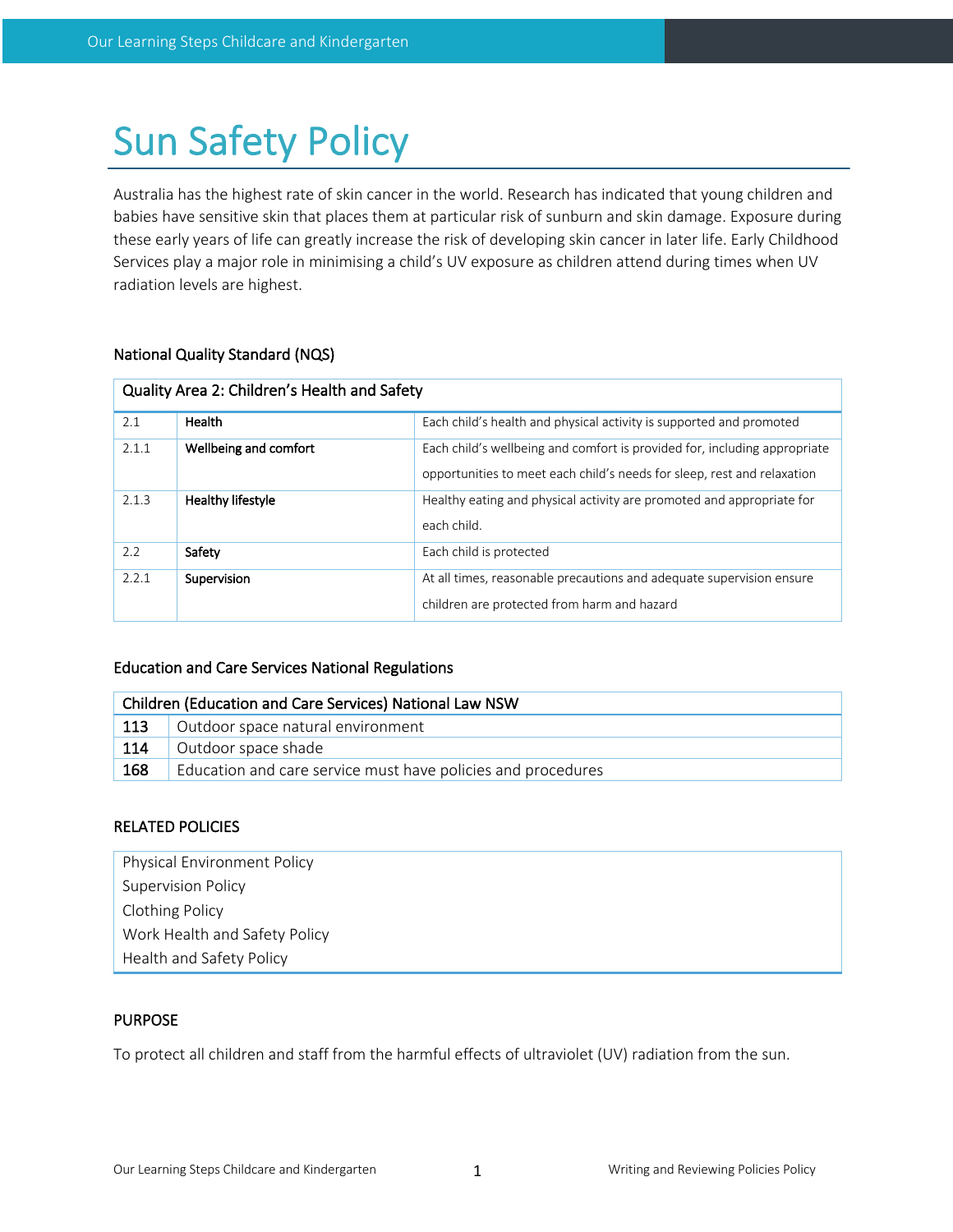# **SCOPE**

This policy applies to children, families, staff, management and visitors of the Service.

# IMPLEMENTATION

Sun protection times are a forecast for the time of day UV levels will reach 3 or above. At these levels, sun protection is recommended for all skin types and the policy areas should be implemented. In Victoria, UV levels are high enough (UV 3 or above) to damage unprotected skin most months of the year. UV levels are particularly high during the summer months and highest in the middle of the day. UV levels and daily sun protection times can be accessed via the SunSmart App or Cancer Council Australia's home page to determine sun protection requirements. (Source: SunSmart Program / Cancer Council)

- UV Index Cancer Council of Australia. https://www.cancer.org.au/preventing-cancer/sunprotection/uv-alert/
- Current UV rating with the Bureau of Meteorology. http://www.bom.gov.au/uv/
- Sunsmart programs for early childhood services in each state follow the link below: https://www.cancer.org.au/preventing-cancer/sun-protection/

# Outdoor Play

- Ultraviolet (UV) radiation is the invisible killer that you can't see or feel. UV radiation can be high even on cool and overcast days. This means you can't rely on clear skies or high temperatures to determine when you need to protect yourself from the sun.
- Based on the above statement we now rely on the UV Index and Daily Sun Protection Times to manage outdoor play and sun protection.
- The UV Index is reported daily by the Bureau of Meteorology. The alert identifies times during the day when the UV level is 3 or above and sun protection is needed.
- When children are on excursions all sun protection practices are planned, organised, understood and available.

## Shade

- All outdoor activities will be planned to occur in shaded areas. Play activities will be set up in the shade and moved throughout the day to take advantage of shade patterns.
- The Service will provide and maintain adequate shade for outdoor play.
- Shade options can include a combination of portable, natural and built shade.
- Regular shade assessments should be conducted to monitor existing shade structures and assist in planning for additional shade
- Shade does not guarantee total protection, so hats, protective clothing and sunscreen should be still be used.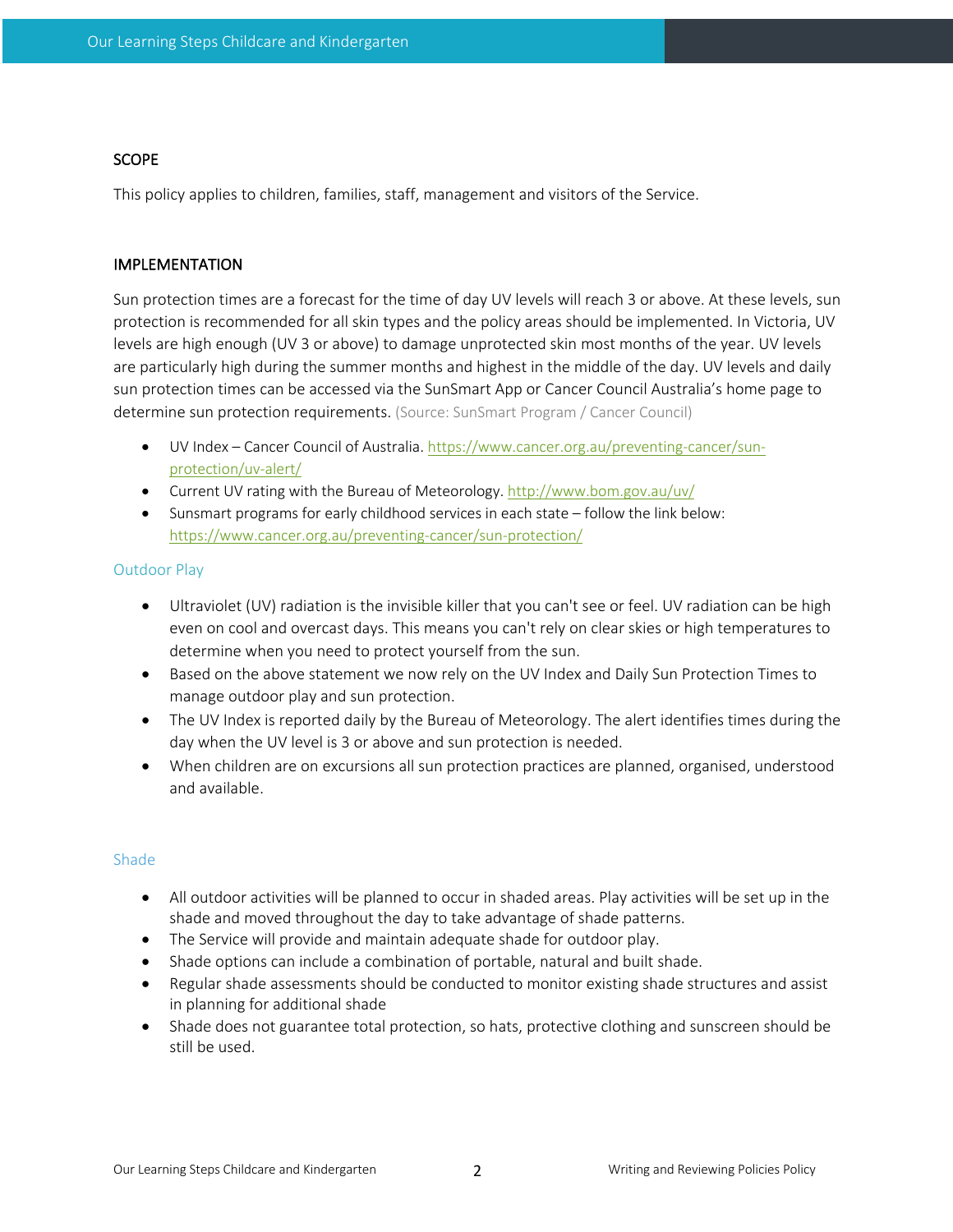#### **Hats**

- Staff and children are required to wear sun safe hats that protect their face, neck and ears.
- A sun safe hat is: Legionnaire hat. Bucket hat with a deep crown and brim size of at least 6cm (adults 6cm). Broad brimmed hat with a brim size of at least 6cm (adults 7.5cm).

# Please note: Baseball caps or visors do not provide enough sun protection and therefore are not recommended.

• Children without a sun safe hat will be asked to play in an area protected from the sun (e.g. under shade, veranda or indoors) or can be provided with a spare hat.

# Clothing

- When outdoors, staff and children will wear sun safe clothing that covers as much of the skin (especially the shoulders, back and stomach) as possible.
- This includes wearing: Loose fitting shirts and dresses with sleeves and collars or covered neckline. Longer style skirts, shorts and trousers.
- Children who are not wearing sun safe clothing can be provided with spare clothing or will be required to play under the verandah or in the shade.
- Where practical children wear close fitting, wrap around sunglasses that meet the Australia Standard 1067 (sunglasses – category 2, 3 or 4) and cover as much of the eye area as possible.

# Please note: Midriff, crop or singlet tops do not provide enough sun protection and therefore are not recommended.

## Sunscreen

- Staff and children will apply SPF30+ broad-spectrum water-resistant sunscreen 20 minutes before going outdoors and reapply every 2 hours.
- Permission to apply sunscreen is included in the service enrolment form.
- Where children have allergies or sensitivity to the sunscreen, parents are asked to provide an alternative sunscreen, or the child encouraged to play in the shade. Cancer Council recommends usage tests before applying a new sunscreen.
- Sunscreen is stored in a cool, dry place and the use-by-date monitored.
- Sunscreen safety check will be recorded.

## **Babies**

- Babies under 6 months will not be exposed to direct sunlight and are to remain in dense shade when outside.
- They will wear sun safe hats and clothing and small amounts of SPF30+ broad-spectrum waterresistant sunscreen may be applied to their exposed skin.
- The use of sunscreen on babies under 6 months is not recommended due to their sensitive skin.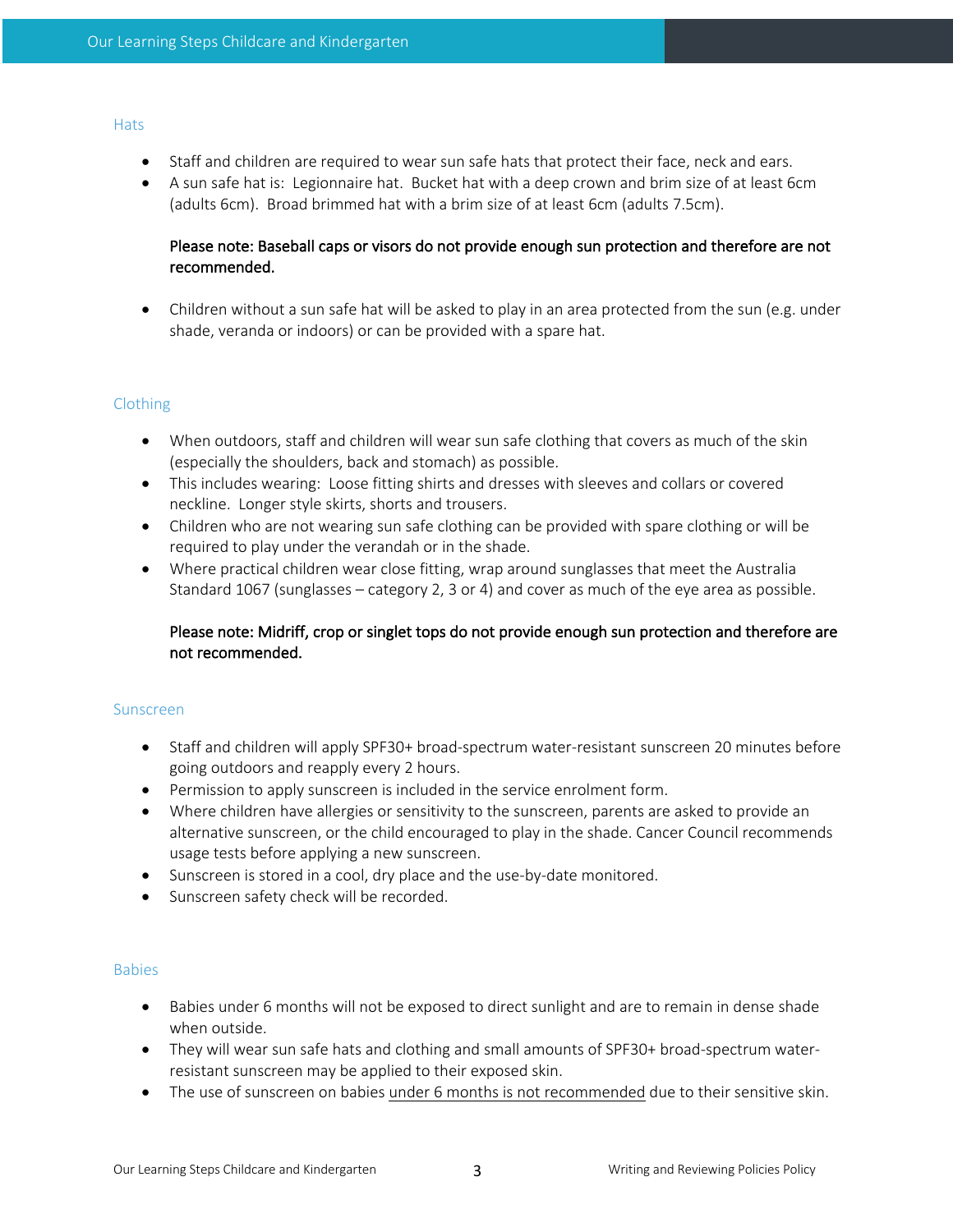## Role Modelling

Staff and visitors will act as role models and demonstrate sun safe behaviour by:

- Wearing a sun safe hat (see Hats).
- Wearing sun safe clothing (see Clothing).
- § Applying SPF30+ broad-spectrum water-resistant sunscreen 20 minutes before going outdoors.
- Using and promoting shade.
- Wearing sunglasses that meet the Australian Standard 1067 (optional).
- **•** Families and visitors are encouraged to role model positive sun safe behaviour.
- Monitoring the UV Index and Daily Sun Protection Times and throughout the day.
- Regularly monitoring and reviewing the effectiveness of the Sun Safety Policy
- § Submitting the Sun Safety Policy to the Cancer Council every two years to maintain SunSmart status

## Learning and skills

- Sun protection is incorporated into the learning and development program.
- The SunSmart policy is reinforced by educators and through children's activities and displays.
- Educators, staff and families are provided with information about sun protection through family newsletters, service handbook, noticeboards and the service's website.
- When enrolling their child, families are:
- informed of the service's SunSmart policy;
- asked to provide a suitable sun protective hat, covering clothing and sunscreen for their child;
- required to give permission for educators to apply sunscreen to their child; and
- encouraged to use SunSmart measures themselves when at the service.

# **OHS**

As part of OHS UV risk controls and role-modelling, educators, staff and visitors:

- wear a suitable sun-protective hat, covering clothing and, if practical, sunglasses;
- apply sunscreen; and
- seek shade whenever possible.

## Education and Information

- Sun protection will be incorporated regularly into learning programs.
- Sun protection information will be promoted to staff, families and visitors.